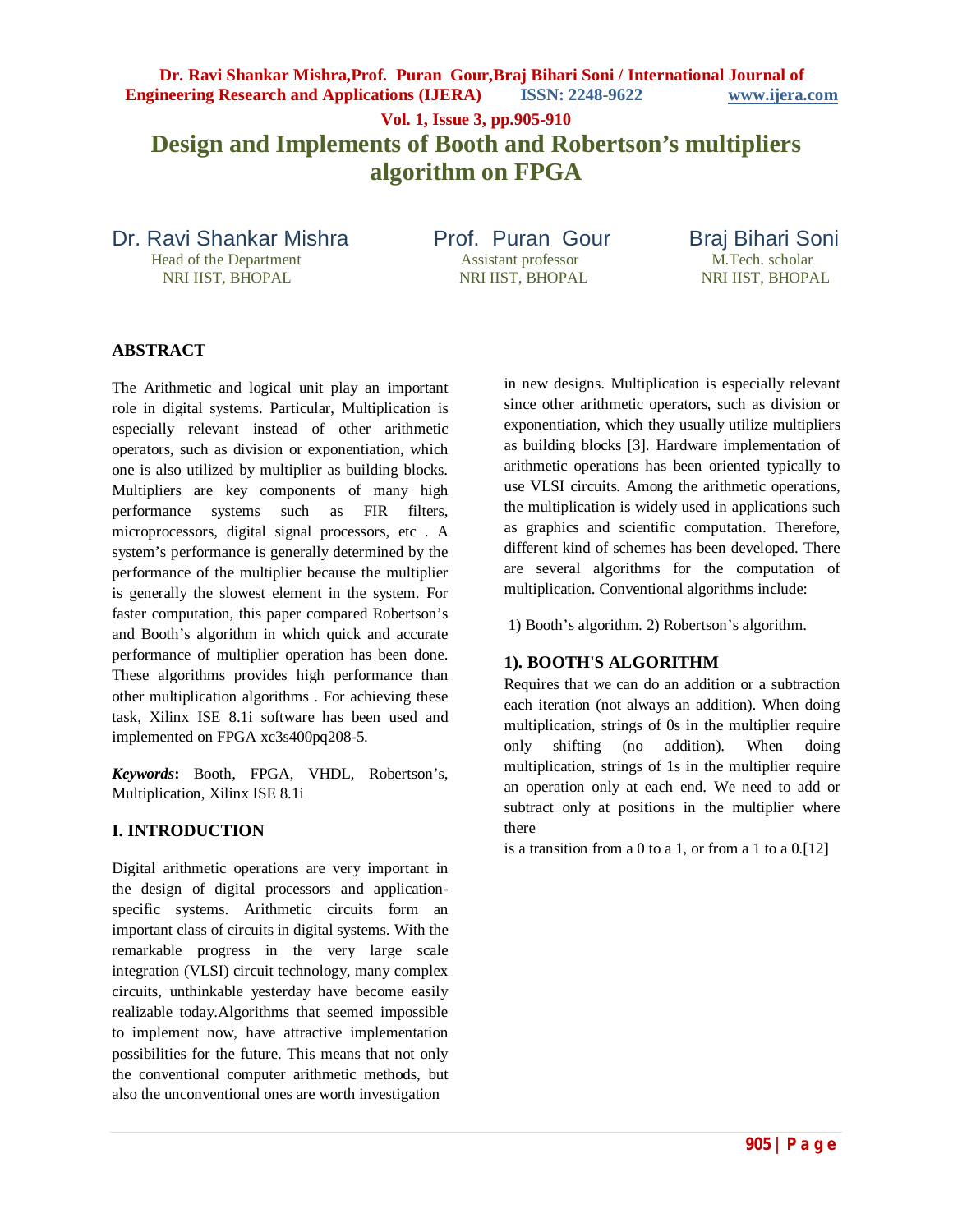



Fig1-Flowchart of booth algorithm

By above flow chart description we have, b=Multiplier, a=Multiplicand, m= Product.

First we will need twice as many bits in our product as we have in our original two operands. The leftmost bit of our operands (both multiplier and multiplicand) is a sign bit, and cannot be used as part of the value. Then Decide which operand will be the multiplier and which will be the multiplicand. If any operand and both is negative it is represent in two's complement. Begin with a product that consists of the multiplier with an additional X leading zero bits. And check the LSB and the previous LSB of product to determine the arithmetic action. If it is the FIRST pass, use 0 as the previous LSB.

Possible arithmetic actions:

 $00 \rightarrow$  no arithmetic operation only shifting

 $01 \rightarrow$  add multiplicand to left half of product and shifting

 $10 \rightarrow$  subtract multiplicand from left half of product and shifting

 $11 \rightarrow$  no arithmetic operation only shifting

So, here we are using arithmetic right shift (ASR).[14]

### **2).ROBERTSON'S ALGORITHM**



Fig2-Flowchart of Robertson's algorithm

Consider the case that we want to multiply two 8 bit numbers  $X = x0x1::x3$  and  $Y = y0y1::y3$ . Depending on the sign of the two operands X and Y, there are 4 cases to be considered:

 $X0 = y0 = 0$ , that is, both X and Y are positive. Hence, multiplication of these numbers is similar to the multiplication of unsigned numbers. In other words, the product P is computed in a series of add-and-shift steps of the form

$$
P_i \quad \blacktriangleleft \neg P_i + X_i * Y
$$

$$
P_{i+1} \quad \blacktriangleleft P_i * 2^{-1}
$$

Note that all partial products are nonnegative. Hence, leading 0s are introduced during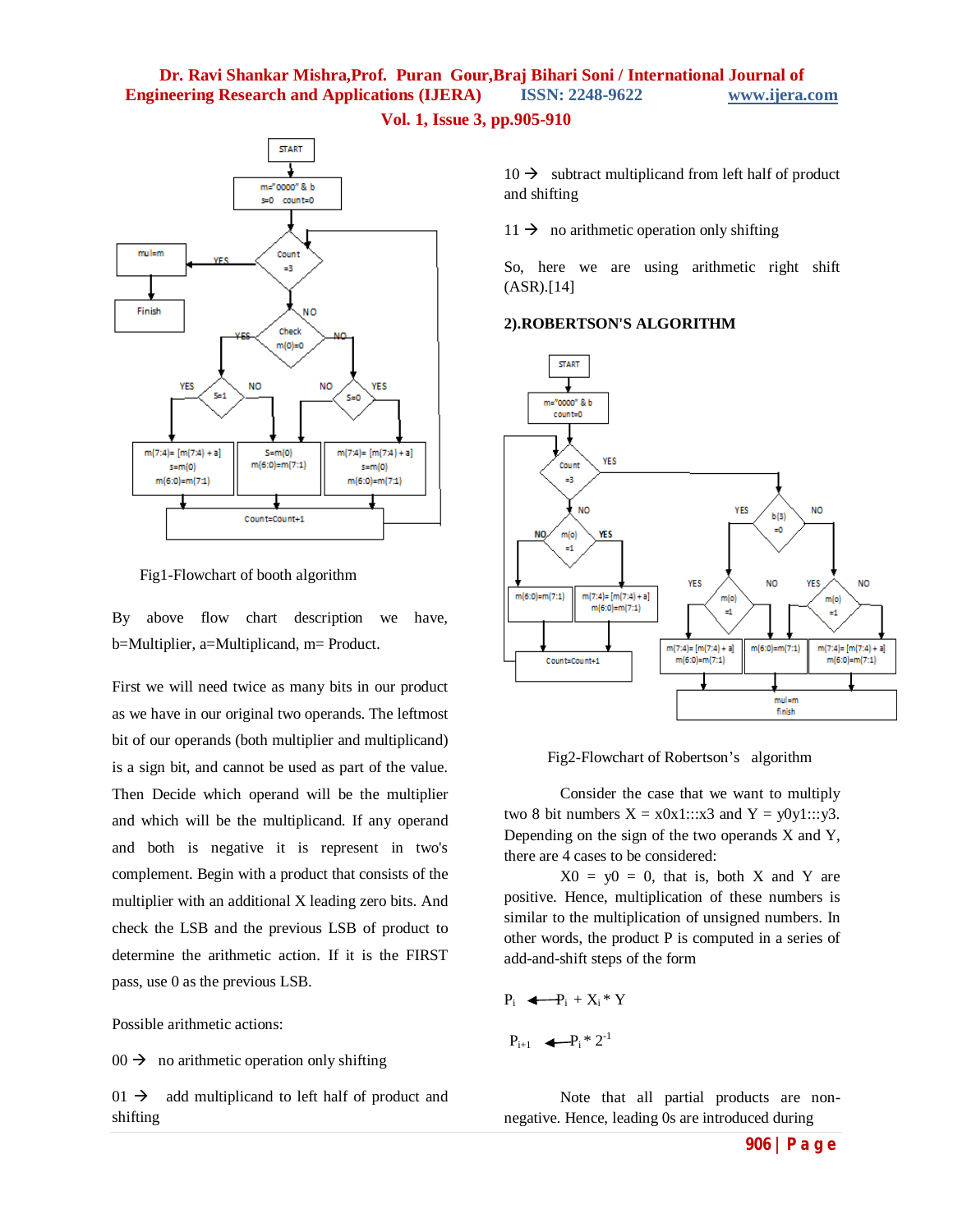**Vol. 1, Issue 3, pp.905-910**

right shift of the partial product.

 $x0 = 1$ ;  $y0 = 0$ , that is, X is negative and Y is positive. In this case, the partial product is always positive (till the sign bit x0 is used). In the final step, a subtraction is performed. That is,

 $x0 = 0$ ;  $y0 = 1$ , that is, X is positive and Y is negative. In this case, the partial product is positive and hence leading 0s are shifted into the partial product until the rest 1 in X is encountered. Multiplication of Y by this 1, and addition to the result causes the partial product to be negative, from which point on leading 1s are shifted in (rather than 0s).

 $x0 = 1$ ;  $y0 = 1$ , that is, both X and Y are negative. Once again, leading 1s are shifted into the partial product whenever the partial product is negative. Also, since X is negative, the correction step (subtraction as the last step) is also performed.

Recall the difference in the correction steps between multiplication of two integers and two fractions. In the case of two integers, the correction step involves subtraction and shift right. Whereas, in the case of fractions, the correction step involves subtraction and setting.[5]

## **III.RESULT AND DISCUSSION**

The design of fixed point  $4\times4$  -bit booth multipliers, 4×4 -bit Robertson's multipliers has been done using VHDL and implemented in a Xilinx Spartan-3AN (Selected Device : 3s400pq208-5) FPGA using the Xilinx ISE 8.1i design tool.

Figs. 3,4,5,6 illustrate the synthesis report and RTL View (Top Module) and Internal RTL View and Simulation result of 4×4 -bit Booth multipliers .Figs. 7,8,9,10 illustrate the synthesis report and RTL View (Top Module) and Internal RTL View and Simulation result of 4×4 -bit Robertson's multipliers.

Table 1 summarizes the FPGA device resources utilization for 4×4 Booth and 4×4Robertson's multiplier for Spartan-3AN (Selected Device : 3s400pq208-5).



Fig.3: synthesis report of  $4\times4$  -bit Booth multiplier



Fig.4: RTL View of 4×4 -bit Booth multiplier (Top Module)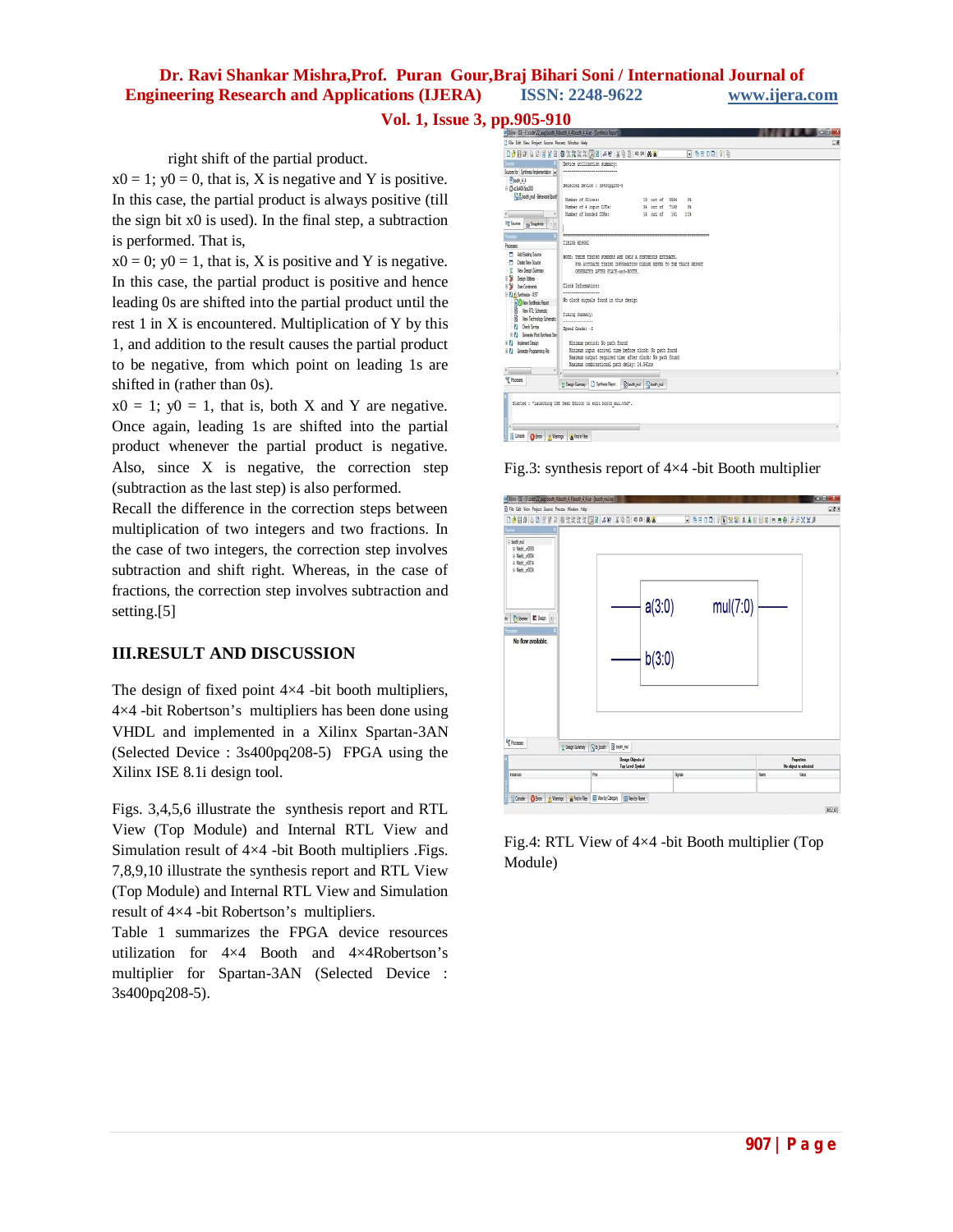

Fig 5: Internal RTL View of 4×4 -bit Booth multiplier



Fig 6: Simulation of 4×4 -bit Booth multiplier



Fig.7: synthesis report of 4×4 -bit Robertson's multiplier



Fig.8: RTL View of 4×4 -bit Robertson's multiplier (Top Module)



Fig.9: Internal RTL View of 4×4 -bit Robertson's multiplier

# **Vol. 1, Issue 3, pp.905-910**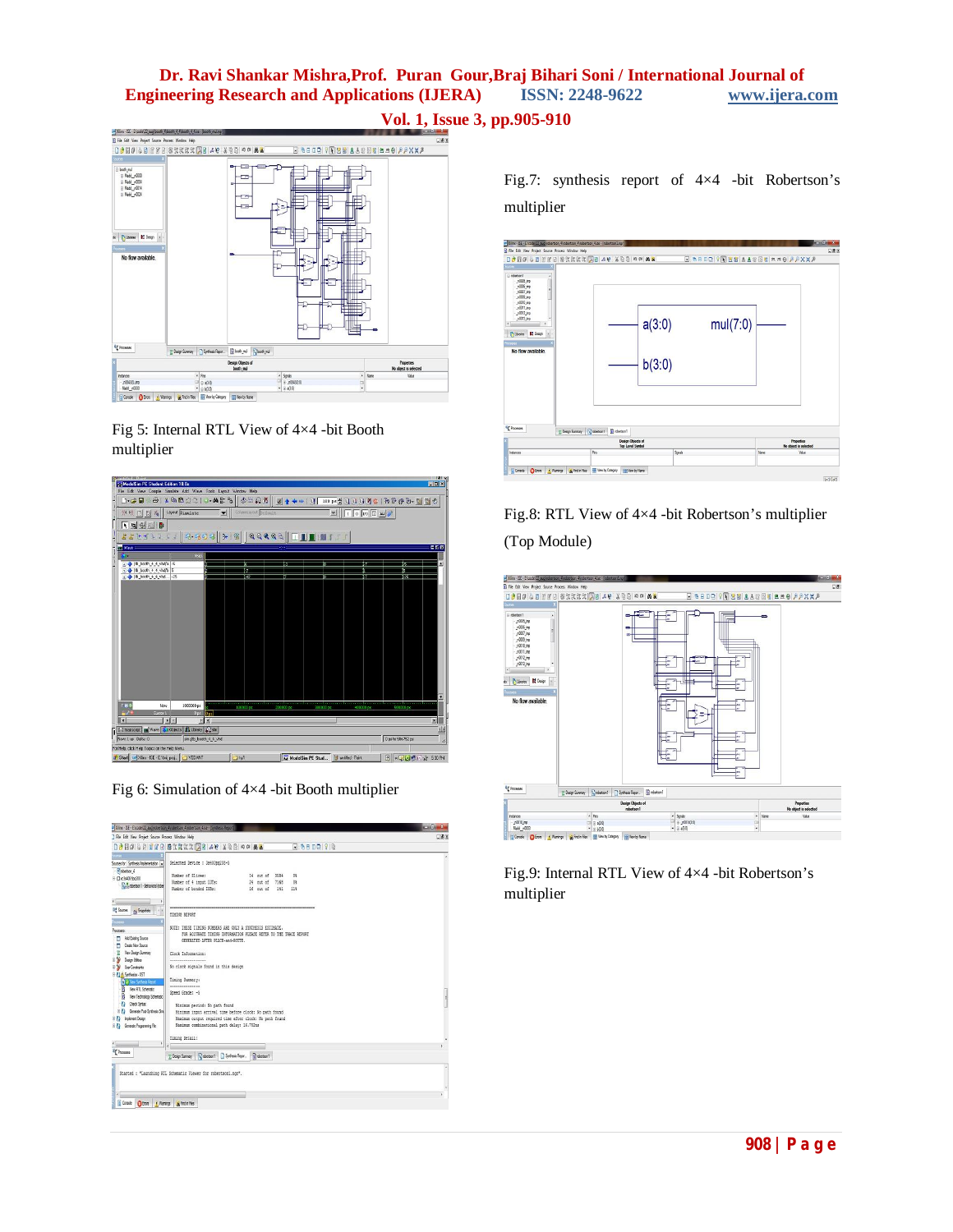**Vol. 1, Issue 3, pp.905-910**



Fig.10: Simulation of 4×4 -bit Robertson's multiplier

# **IV. DEVICE UTILIZATION**

Table 1:FPGA resource utilization for Booth and Robertson's multiplier for Spartan-3AN (Selected Device : 3s400pq208-5)

| <b>Bit</b><br>Wid<br>th | <b>Multipli</b><br>ers<br>algorith<br>m | <b>Numb</b><br>er of<br><b>Slices</b> | <b>Numb</b><br>er of<br>input<br><b>LUTs</b> | <b>Numb</b><br>er of<br>bonde<br>d<br><b>IOBs</b> | <b>Dele</b><br>y |
|-------------------------|-----------------------------------------|---------------------------------------|----------------------------------------------|---------------------------------------------------|------------------|
| $4\times4$              | Booth's                                 | 19                                    | 34                                           | 16                                                | 14.56<br>ns      |
| $4\times4$              | Robertso<br>n's                         | 14                                    | 24                                           | 16                                                | 16.70<br>ns      |

### **V. CONCLUSION**

We have presented the FPGA implementation for fixed point 4×4 Booth multiplier algorithm , 4×4 Robertson's multiplier algorithm. So, after comparison of booth algorithm and Robertson's algorithm results concluded that, Robertson's algorithm used less hardware but booth algorithm take less delay time.

We have used a FPGA Spartan XC3S400pq208-5 for physical implementation and for synthesis and simulation process we have used the computation packet ISE 8.1i provided by Xilinx.

**[1]** Muhammad H. Rais and Mohamed H. Al Mijalli, "FPGA Based Fixed Width  $4\times4$ ,  $6\times6$ ,  $8\times8$  and 12×12-Bit Multipliers using Spartan-3AN*", IJCSNS International Journal of Computer Science and Network Security, VOL.11 No.2, February 2011*

**[2]** T.J. Todman, G.A. Constantinides, S.J.E. Wilton, O. Mencer, W. Luk and P.Y.K. Cheung, "Reconfigurable computing: architectures and design methods", *in IEE Proc. of the Computer and Digital Techniques, 2005, Vol. 152, No. 2, pp. 193-207.*

**[3]** M.A.G. Martinez, R.P. Gomez, G.M. Luna and F.R. Henrique, "FPGA Implementation of an Efficient Multiplier over Finite Fields GF(2m)" *Proceedings of International Conf. On Reconfigurable Computing and FPGAs, 2005.* 

**[4]** C. Maxfield, The Design Warrior's Guide to FPGAs: Devices, Tools and flows. Newnes Publishers, MA, 2004.

**[5 ]** John Wiley & Sons - 2004 – "Arithmetic and Logic in Computer Systems" *A JOHN WILEY & SONS, INC., PUBLICATION.* 

**[6]** E.III. Walters, M.G. Arnold, and M.J. Schulte, "Using truncated multipliers in DCT and IDCT hardware accelerators", *in Proc. of the XIII SPIE Advanced Signal Processing Algorithms, Architectures, and Implementations, 2003, pp. 573- 584.*

**[ 7]** J.H.Kim, J.S.Lee and J.D.Cho "A Low Power Booth Multiplier Based on Operand Swapping in Instruction Level" *Journal of the Korean Physical Society, Vol. 33, No. , January 1998, pp. S258\_S261.* 

**[8]** Stuart F. Oberman, and Michael J. Flynn, "Division Algorithms and Implementations" *IEEE Transactions on Computers, vol. 46, no. 8, August 1997*

**[9]** L. Song, K.K. Parhi, "Efficient Finite Field Serial/Parallel Multiplication*", Proc. of International Conf. On Application Specific Systems, Architectures and Processors, pp. 72-82, Chicago,USA, 1996.* 

**[10]** Rajendra Katti "A Modified Booth Algorithm for High Radix Fixed-point Multiplication" *IEEE* 

#### **References**